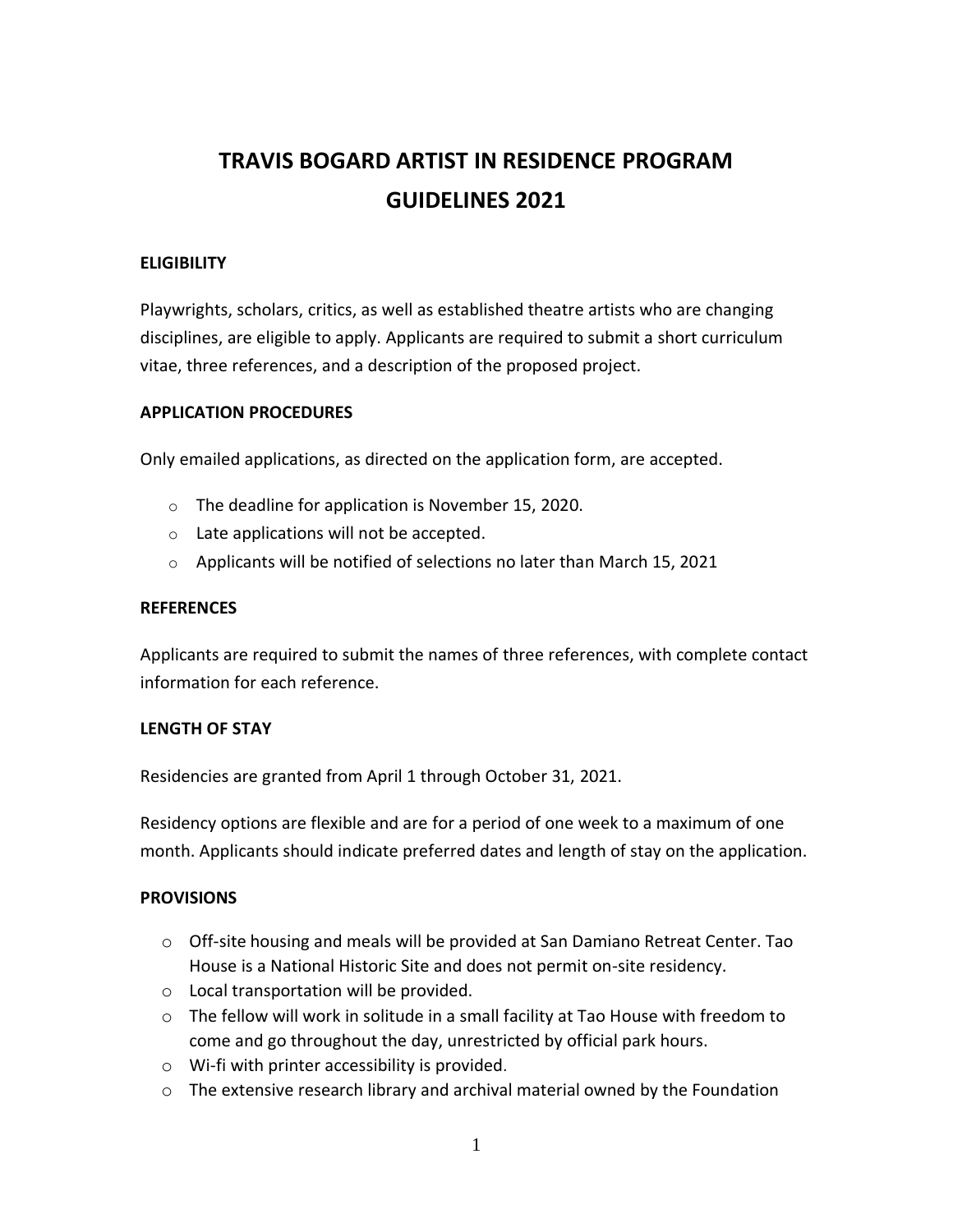and located at Tao House will be available.

- $\circ$  The Eugene O'Neill Foundation, Tao House is unable to provide medical coverage.
- $\circ$  Fellows are requested to sign a hold harmless agreement upon arrival.

#### **SELECTION PROCESS**

The selection procedure is two-tiered:

- o Submission to a Professional Evaluation Panel
- o Selection by the Foundation Selection Panel

**The Professional Evaluation Panel** will consist of a minimum of three and a maximum of four persons from a pre-determined list of qualified professionals whose artistic discipline is closely tied to that of the applicant. The fellowships will be given to playwrights, critics, scholars, and/or established theatre artists in transition. The Evaluation Panel will rank the applications and submit recommendations to the Selection Panel.

**The Selection Panel** will consist of three members of the Foundation Board of Directors appointed by the president, one representative of the National Park Service, and one representative of the Foundation Advisory Board of Directors.

A majority of the Selection Panel must ratify the selection of each fellow. If, after a fellow has been selected, information relevant to his or her eligibility comes to the attention of the Panel, the application shall be reconsidered. The Panel may withdraw the fellowship by a unanimous vote. At its discretion, the Panel may choose to reopen the selection process.

The Travis Bogard Artist in Residence Program is the creation of The Eugene O'Neill Foundation, which funds the program. It is operated in cooperation with the National Park Service.

The Eugene O'Neill Foundation welcomes donations from individuals and foundations to help fund this unique program. Such interest can be directed to the Travis Bogard Artist in Residence Program at Tao House Committee, P.O. Box 402, Danville, CA 94526.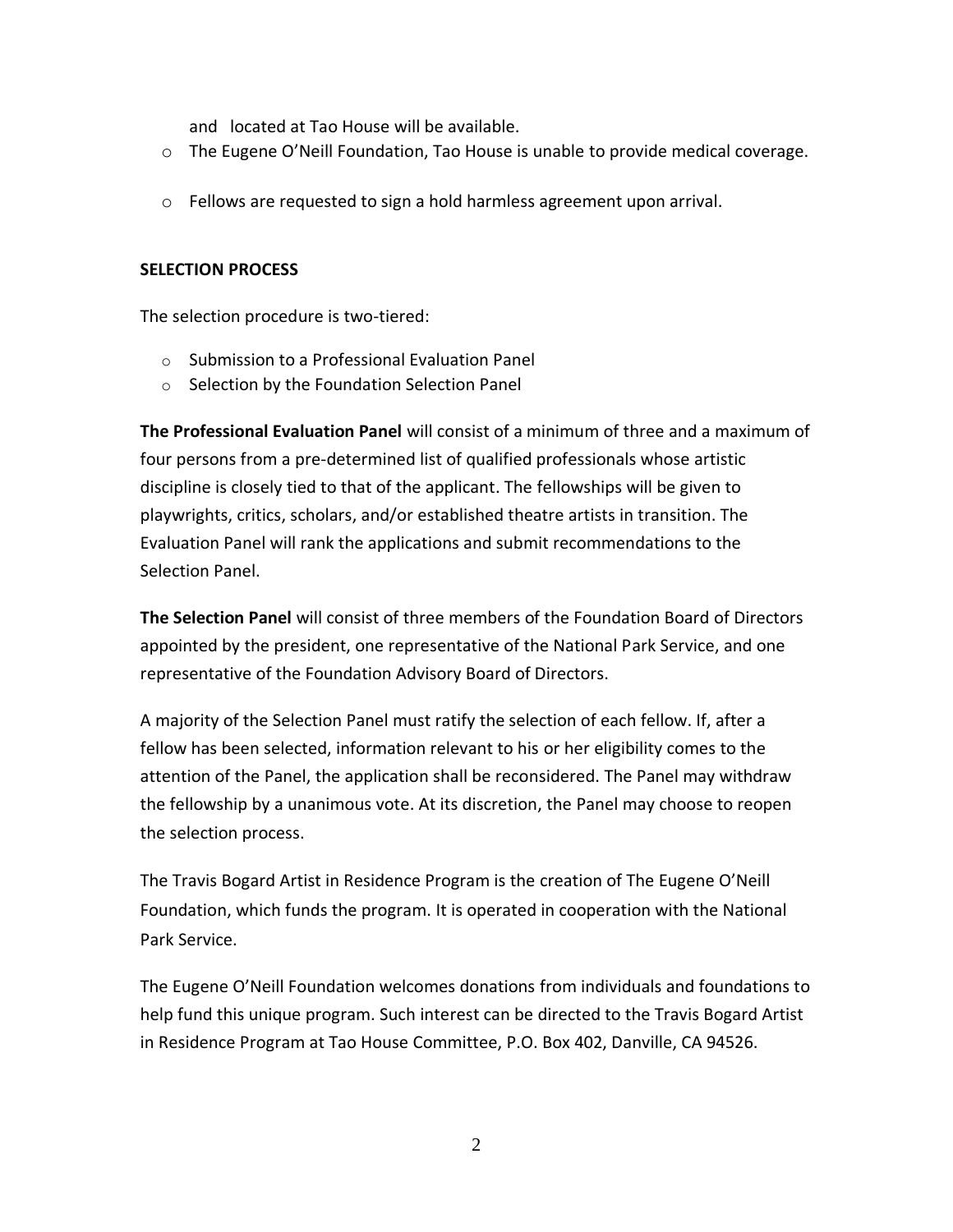# **Travis Bogard Artist in Residence Program**

## **APPLICATION FORM 2021**

| Permanent       |                                           |                                                        |                                                                                   |  |
|-----------------|-------------------------------------------|--------------------------------------------------------|-----------------------------------------------------------------------------------|--|
|                 |                                           |                                                        |                                                                                   |  |
|                 |                                           |                                                        | ,我们也不能在这里的人,我们也不能在这里的人,我们也不能在这里的人,我们也不能在这里的人,我们也不能在这里的人,我们也不能在这里的人,我们也不能在这里的人,我们也 |  |
|                 |                                           |                                                        |                                                                                   |  |
|                 |                                           |                                                        |                                                                                   |  |
|                 |                                           |                                                        |                                                                                   |  |
|                 |                                           |                                                        |                                                                                   |  |
|                 |                                           |                                                        | Are you applying for a Carey Perloff Fellowship? Yes _______ No ______            |  |
|                 |                                           | maximum of one (1) month, from April 1 to October 31.) | Requested Period of Residency (Fellowships are for a period of one (1) week to a  |  |
|                 | Period of Residency Desired (circle one): |                                                        |                                                                                   |  |
| one week        | two weeks bethree weeks                   |                                                        | one month                                                                         |  |
| Dates Requested |                                           |                                                        |                                                                                   |  |
|                 |                                           |                                                        |                                                                                   |  |
| Second Choice:  |                                           |                                                        |                                                                                   |  |

## **DEADLINE: NOVEMBER 15, 2020, for all 2021 Fellowships**